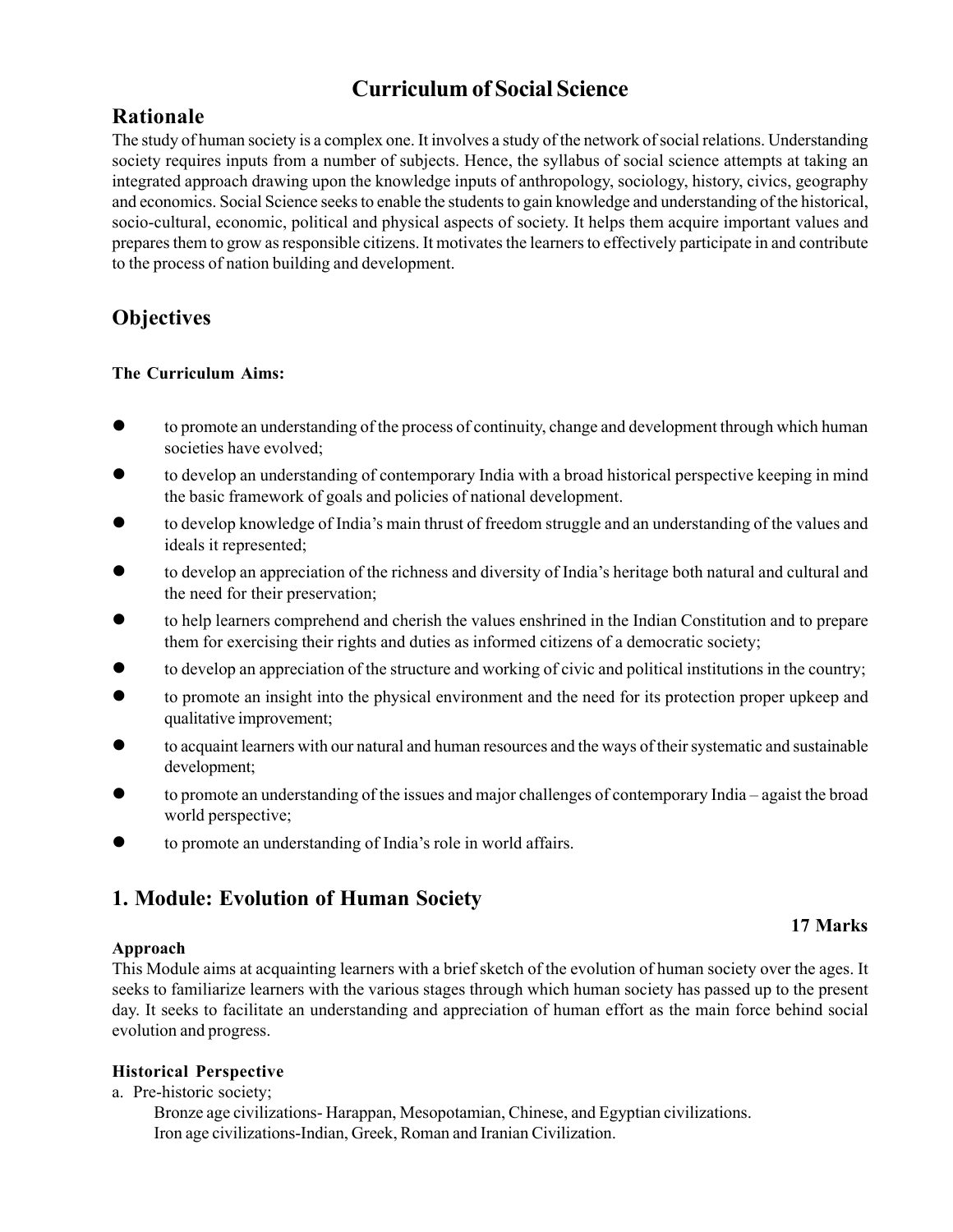- b. Medieval world: religious and cultural developments and the features of the feudal system.
- c. Beginning of the modern age- Rise of modern science, Industrial revolution, American, French and Russian revolutions, and Movement for Democracy.
- d. Colonialism in Asia and Africa.
- e. The First World War, League of Nations, rise of Fascism and Nazism, Second World War, the United Nations.

#### **Contemporary World**

Issues in World Order (since 1945) and emerging global village.

### **2. Module: India: Natural Environment, Resources and Development**

### **15 Marks**

**Approach:** The unit is designed to acquaint the learner with the inter-relationship between environment resources and development. This unit enables the learners to understand the basic elements of environment and its dynamism. It will also highlight the maintaining of ecological balance on the earth, so that the total life, of which human is but a part continues to exist and flourish on the earth.

This unit is also designed to acquaint the learner with the concept of natural resource base in its totality and scientific development on a sustainable basis. This module will mainly discuss about various natural and manmade resources, their distribution, utilization, and need for conservation and management. The module is to be developed with reference to India.

- 1. Physiography-location, relief, structure, major physiographic units;
- 2. Drainage; Role of rivers in the economy; Pollution of rivers and its control.
- 3. Climate: Factors influencing climate; Monsoon-Its characteristics. Distribution of Rainfall and Temperature; Formation of seasons; Climate and Human Life
- 4. Vegetation and wild life of India
- 5. Soil and Water Resources: land as a resource, soil formation, types and distribution: changing land use pattern: land degradation and conservation measures. Water resources- sources, distribution, utilisation, multi-purpose projects, and water scarcity, need for conservation and management, water harvesting.
- 6. Mineral and Power Resources: Types of Minerals, Distribution, Use and Economic Importance of Minerals, Conservation. Power Resources L Types of Power resources – conventional and Nonconventional, Distribution and Utilisation, and Conservation.
- 7. Agriculture: Types of Farming, Major Crops, Cropping Patter, Technological and Institutional Reforms; Their Impact; Contribution of Agriculture of National Economy-Employment and Output, Food Security, Impact of Globalisation.
- 8. Manufacturing Industries: Types, spatial distribution and contribution of Industries to the national economy.

### **3. Module: India : People, Society and Culture**

### **12 Marks**

**Approach:** This module aims to help learners understand the physical and cultural diversities of the country and their underlying unity. The physical diversities include landform, climate, soil, vegetation and wild life. Cultural aspects include the meaning of culture especially in the context of India, cultural diversity and its relationship with the physical environment. It emphasises the richness of the countries heritage, both natural and cultural and the need to preserve it for future generations.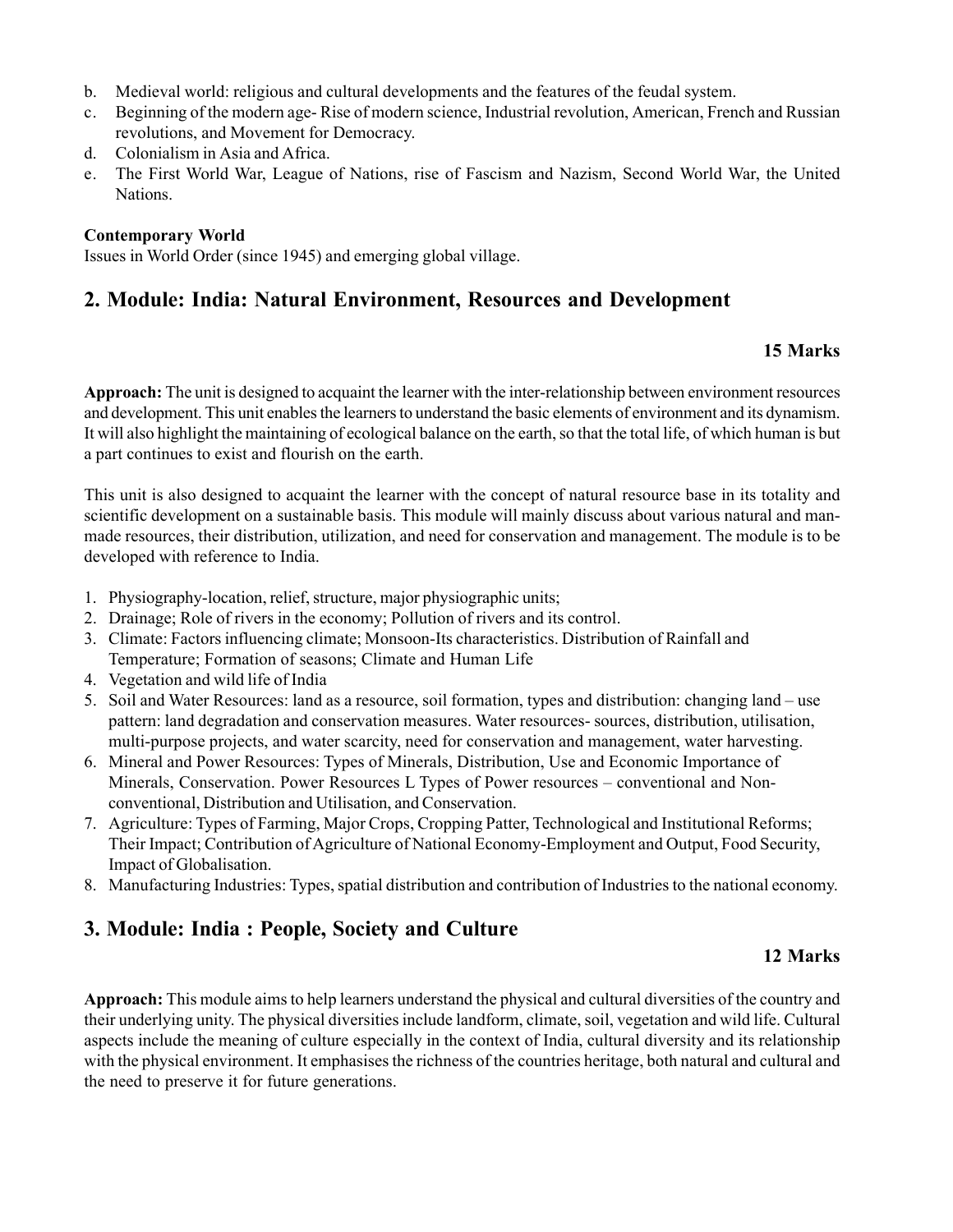- 1. People: demographic aspects- quantitative and qualitative; population as a resource; social structure-caste, class, kinship, and religion.
- 2. Culture- cultural heritage

Meaning of culture, factors influencing cultures, different components of culture – Tradition, aesthetics, art, architecture, literature, science and technology, beliefs and practices, religion, unity in diversity.

Heritage: Natural and Cultural; Preserving Heritage: need, and measures for their preservation.

### **4. Module: India's Struggle for Freedom**

### **15 Marks**

**Approach:** This module aims at acquainting learners with the history of the nationalist movement in India. It seeks to emphasize the unique socio-cultural routes of India's freedom struggle. It focuses on the monumental sacrifices of the freedom fighters from different regions of the country. It also seeks to familiarize the learners with visions of a radically reformed social order.

- 1. Establishment of British rule in India and its impact
- 2. Religious and social reform movements;
- 3. Indian National Movement (1857-1927): towards an organised movement for freedom.
- 4. Indian National Movement (1927-1947): towards a mass struggle-participation of diverse sections of the Indian society.

### **5. Module: Citizen, State and the Constitution**

# **13 Marks**

**Approach:** This module has been designed to emphasis the importance of good citizens, their rights and duties. It is observed that people always talk about their rights but they hardly talk about their duties. Thus, stress will be given on Fundamental Duties and Directive Principles of State Policy. The module seeks to highlight the philosophy of the constitution. This module is also designed to enable learners to appreciate the need for active participation of the citizen in the successful functioning of a democracy.

- 1. Framing of the Constitution;
- 2. Preamble and features of the Constitution
- 3. Citizenship
- 4. Fundamental Rights
	- a. Meaning of Fundamental Rights and its significance
	- b. Provisions of the constitution regarding Fundamental Rights
- 5. Human Rights National Human Rights Commission (NHRC) and State Human Rights Commission (SHRC)
- 6. Fundamental Duties
	- a. Meaning of Fundamental Duties and relationship between Rights and Duties
	- b. Provisions of the Constitution regarding Fundamental Duties.
- 7. Directive Principles of State Policy
	- a. Meaning of Directive Principles of State Policy
	- b. The constitutional provisions regarding Directive Principles of State Policy and its significance.